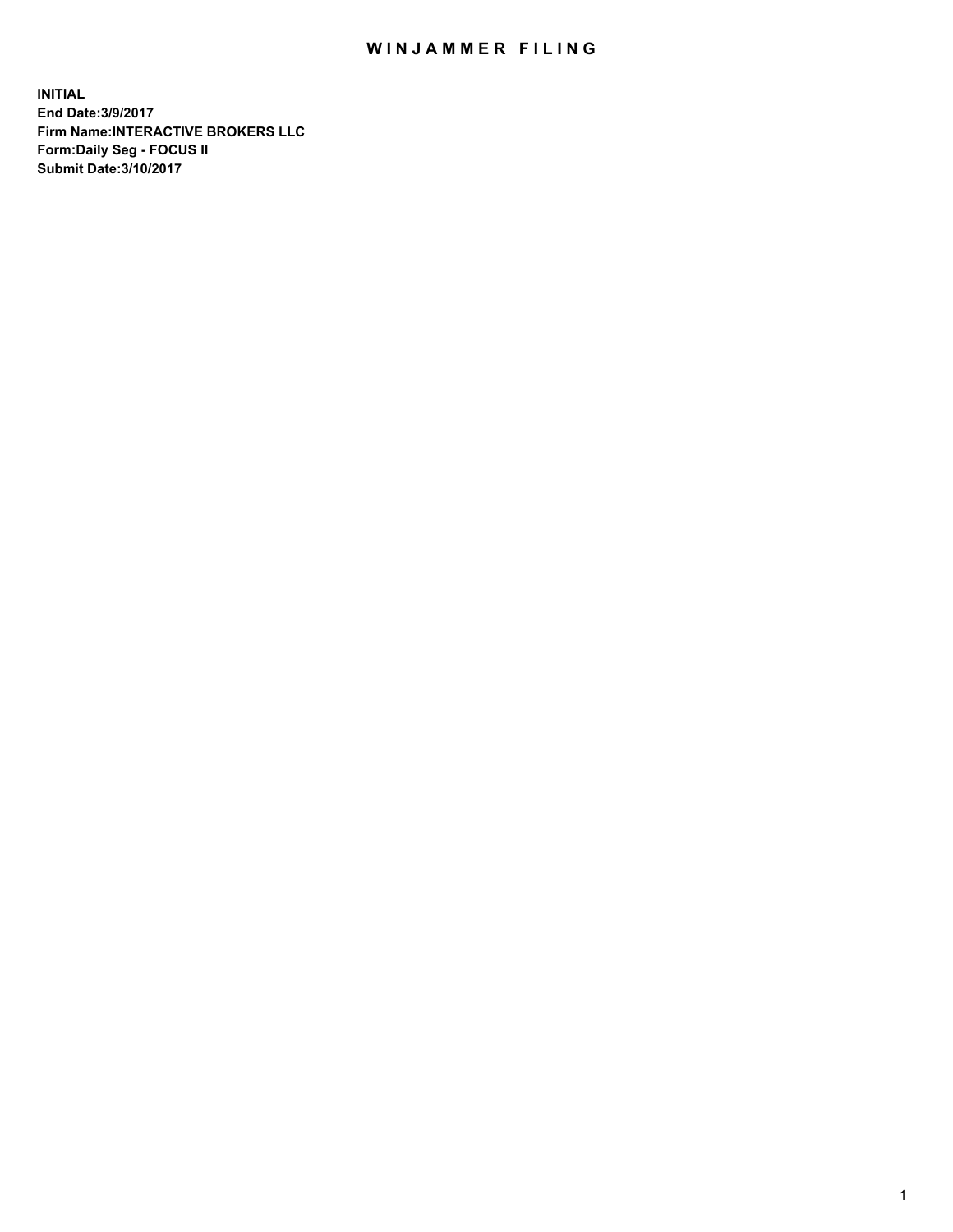## **INITIAL End Date:3/9/2017 Firm Name:INTERACTIVE BROKERS LLC Form:Daily Seg - FOCUS II Submit Date:3/10/2017 Daily Segregation - Cover Page**

| Name of Company<br><b>Contact Name</b><br><b>Contact Phone Number</b><br><b>Contact Email Address</b>                                                                                                                                                                                                                          | <b>INTERACTIVE BROKERS LLC</b><br><b>James Menicucci</b><br>203-618-8085<br>jmenicucci@interactivebrokers.c<br>om |
|--------------------------------------------------------------------------------------------------------------------------------------------------------------------------------------------------------------------------------------------------------------------------------------------------------------------------------|-------------------------------------------------------------------------------------------------------------------|
| FCM's Customer Segregated Funds Residual Interest Target (choose one):<br>a. Minimum dollar amount: ; or<br>b. Minimum percentage of customer segregated funds required:% ; or<br>c. Dollar amount range between: and; or<br>d. Percentage range of customer segregated funds required between: % and %.                       | $\overline{\mathbf{0}}$<br>0<br>155,000,000 245,000,000<br>00                                                     |
| FCM's Customer Secured Amount Funds Residual Interest Target (choose one):<br>a. Minimum dollar amount: ; or<br>b. Minimum percentage of customer secured funds required:%; or<br>c. Dollar amount range between: and; or<br>d. Percentage range of customer secured funds required between: % and %.                          | $\overline{\mathbf{0}}$<br>0<br>80,000,000 120,000,000<br>00                                                      |
| FCM's Cleared Swaps Customer Collateral Residual Interest Target (choose one):<br>a. Minimum dollar amount: ; or<br>b. Minimum percentage of cleared swaps customer collateral required:% ; or<br>c. Dollar amount range between: and; or<br>d. Percentage range of cleared swaps customer collateral required between:% and%. | $\overline{\mathbf{0}}$<br>$\overline{\mathbf{0}}$<br>00<br>0 <sub>0</sub>                                        |

Attach supporting documents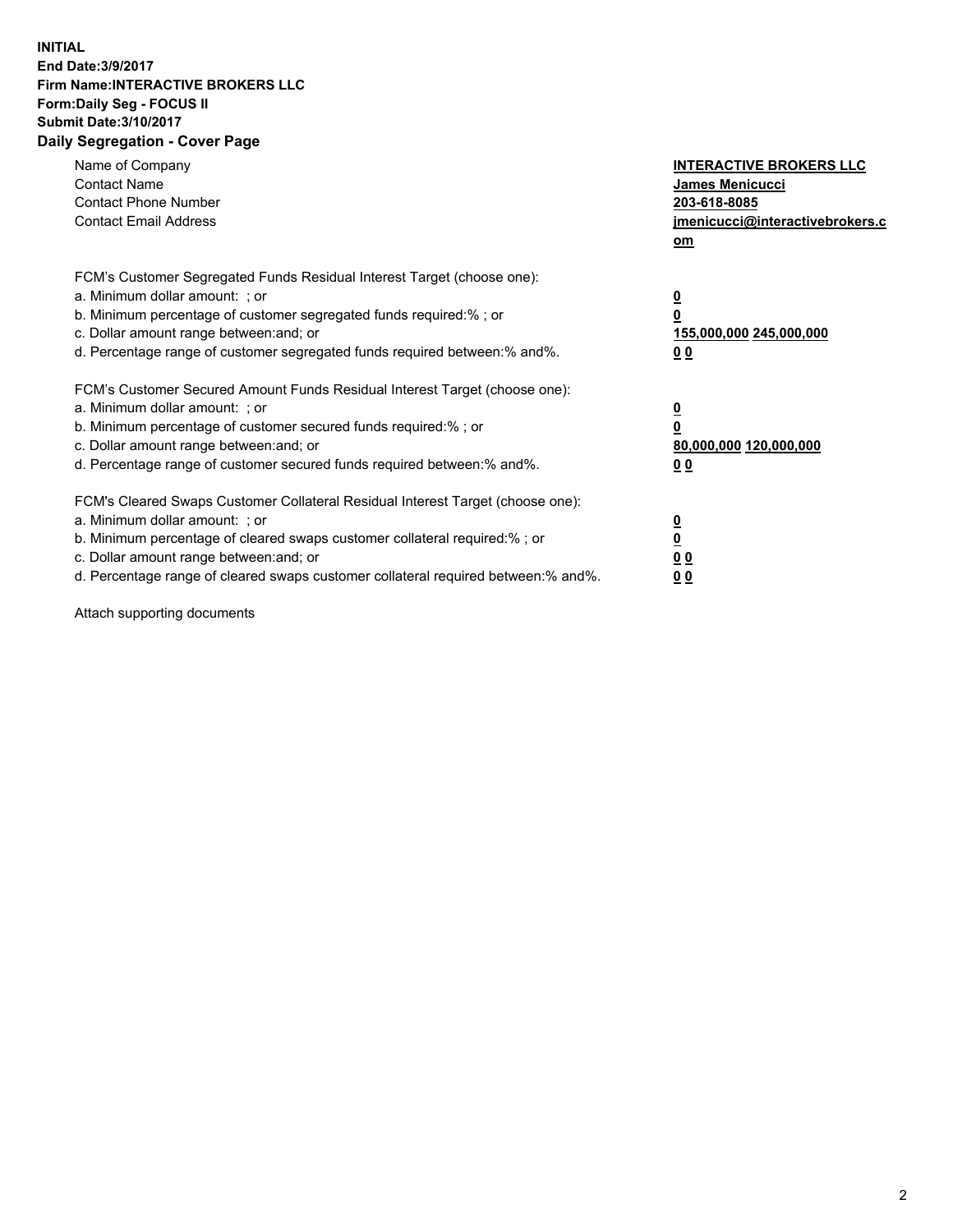## **INITIAL End Date:3/9/2017 Firm Name:INTERACTIVE BROKERS LLC Form:Daily Seg - FOCUS II Submit Date:3/10/2017 Daily Segregation - Secured Amounts**

|     | Daily Ocglegation - Occuled Amounts                                                         |                                  |
|-----|---------------------------------------------------------------------------------------------|----------------------------------|
|     | Foreign Futures and Foreign Options Secured Amounts                                         |                                  |
|     | Amount required to be set aside pursuant to law, rule or regulation of a foreign            | $0$ [7305]                       |
|     | government or a rule of a self-regulatory organization authorized thereunder                |                                  |
| 1.  | Net ledger balance - Foreign Futures and Foreign Option Trading - All Customers             |                                  |
|     | A. Cash                                                                                     | 353,147,104 [7315]               |
|     | B. Securities (at market)                                                                   | $0$ [7317]                       |
| 2.  | Net unrealized profit (loss) in open futures contracts traded on a foreign board of trade   | 15,179,633 [7325]                |
| 3.  | Exchange traded options                                                                     |                                  |
|     | a. Market value of open option contracts purchased on a foreign board of trade              | 244,421 [7335]                   |
|     | b. Market value of open contracts granted (sold) on a foreign board of trade                | -17,539 [7337]                   |
| 4.  | Net equity (deficit) (add lines 1. 2. and 3.)                                               | 368,553,619 [7345]               |
| 5.  | Account liquidating to a deficit and account with a debit balances - gross amount           | 62,027 [7351]                    |
|     | Less: amount offset by customer owned securities                                            | 0 [7352] 62,027 [7354]           |
| 6.  | Amount required to be set aside as the secured amount - Net Liquidating Equity              | 368,615,646 [7355]               |
|     | Method (add lines 4 and 5)                                                                  |                                  |
| 7.  | Greater of amount required to be set aside pursuant to foreign jurisdiction (above) or line | 368,615,646 [7360]               |
|     | 6.                                                                                          |                                  |
|     | FUNDS DEPOSITED IN SEPARATE REGULATION 30.7 ACCOUNTS                                        |                                  |
| 1.  | Cash in banks                                                                               |                                  |
|     | A. Banks located in the United States                                                       | 4,000,000 [7500]                 |
|     | B. Other banks qualified under Regulation 30.7                                              | 0 [7520] 4,000,000 [7530]        |
| 2.  | Securities                                                                                  |                                  |
|     | A. In safekeeping with banks located in the United States                                   | 409,259,480 [7540]               |
|     | B. In safekeeping with other banks qualified under Regulation 30.7                          | 0 [7560] 409,259,480 [7570]      |
| 3.  | Equities with registered futures commission merchants                                       |                                  |
|     | A. Cash                                                                                     | $0$ [7580]                       |
|     | <b>B.</b> Securities                                                                        | $0$ [7590]                       |
|     | C. Unrealized gain (loss) on open futures contracts                                         | $0$ [7600]                       |
|     | D. Value of long option contracts                                                           | $0$ [7610]                       |
|     | E. Value of short option contracts                                                          | 0 [7615] 0 [7620]                |
| 4.  | Amounts held by clearing organizations of foreign boards of trade                           |                                  |
|     | A. Cash                                                                                     | $0$ [7640]                       |
|     | <b>B.</b> Securities                                                                        | $0$ [7650]                       |
|     | C. Amount due to (from) clearing organization - daily variation                             | $0$ [7660]                       |
|     | D. Value of long option contracts                                                           | $0$ [7670]                       |
| 5.  | E. Value of short option contracts                                                          | 0 [7675] 0 [7680]                |
|     | Amounts held by members of foreign boards of trade<br>A. Cash                               | 70,727,360 [7700]                |
|     | <b>B.</b> Securities                                                                        | $0$ [7710]                       |
|     | C. Unrealized gain (loss) on open futures contracts                                         | 4,593,548 [7720]                 |
|     | D. Value of long option contracts                                                           | 244,421 [7730]                   |
|     | E. Value of short option contracts                                                          | -17,539 [7735] 75,547,790 [7740] |
| 6.  | Amounts with other depositories designated by a foreign board of trade                      | 0 [7760]                         |
| 7.  | Segregated funds on hand                                                                    | $0$ [7765]                       |
| 8.  | Total funds in separate section 30.7 accounts                                               | 488,807,270 [7770]               |
| 9.  | Excess (deficiency) Set Aside for Secured Amount (subtract line 7 Secured Statement         | 120,191,624 [7380]               |
|     | Page 1 from Line 8)                                                                         |                                  |
| 10. | Management Target Amount for Excess funds in separate section 30.7 accounts                 | 80,000,000 [7780]                |
| 11. | Excess (deficiency) funds in separate 30.7 accounts over (under) Management Target          | 40,191,624 [7785]                |
|     |                                                                                             |                                  |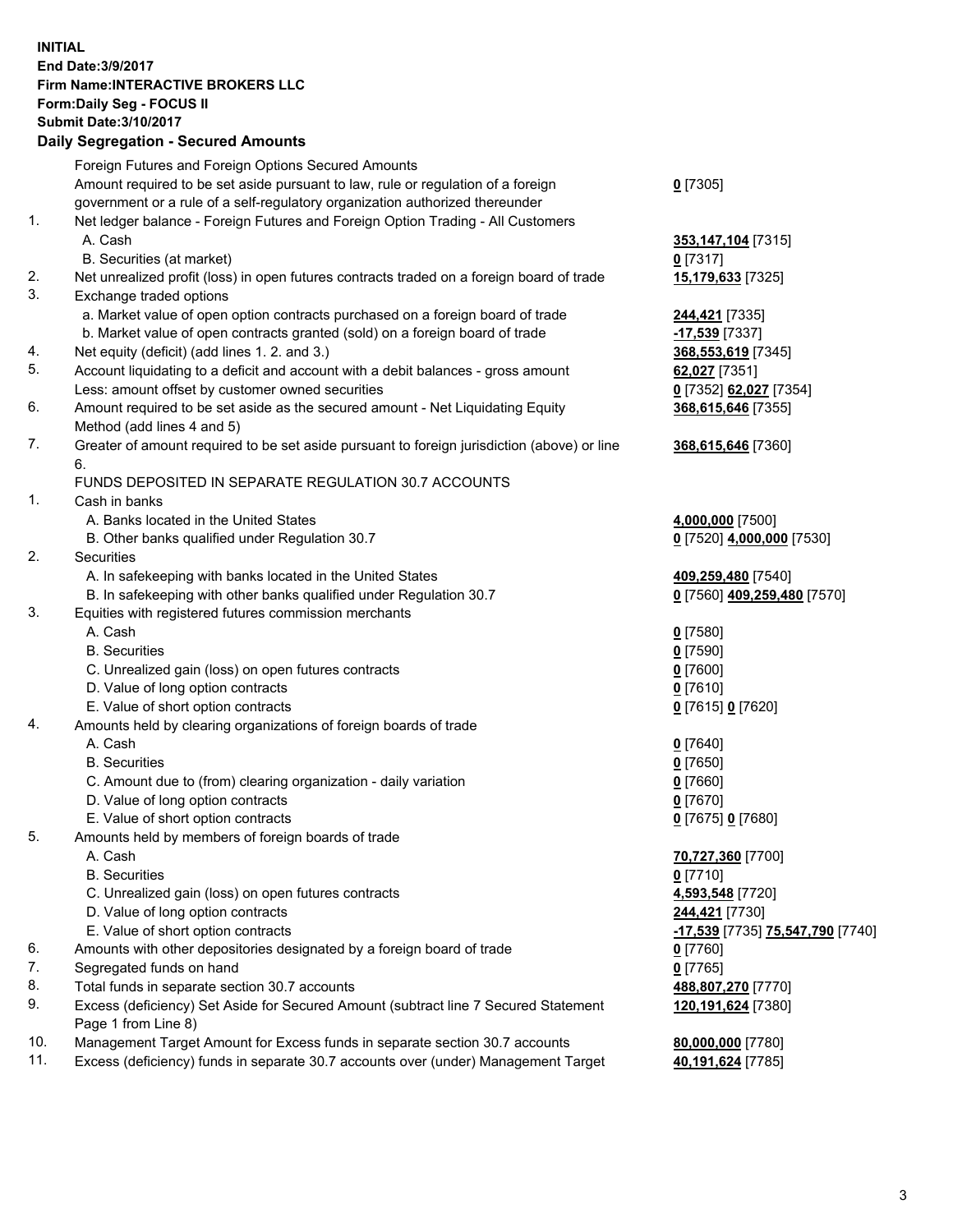**INITIAL End Date:3/9/2017 Firm Name:INTERACTIVE BROKERS LLC Form:Daily Seg - FOCUS II Submit Date:3/10/2017 Daily Segregation - Segregation Statement** SEGREGATION REQUIREMENTS(Section 4d(2) of the CEAct) 1. Net ledger balance A. Cash **3,455,262,288** [7010] B. Securities (at market) **0** [7020] 2. Net unrealized profit (loss) in open futures contracts traded on a contract market **-131,798,685** [7030] 3. Exchange traded options A. Add market value of open option contracts purchased on a contract market **160,145,038** [7032] B. Deduct market value of open option contracts granted (sold) on a contract market **-283,317,236** [7033] 4. Net equity (deficit) (add lines 1, 2 and 3) **3,200,291,405** [7040] 5. Accounts liquidating to a deficit and accounts with debit balances - gross amount **169,435** [7045] Less: amount offset by customer securities **0** [7047] **169,435** [7050] 6. Amount required to be segregated (add lines 4 and 5) **3,200,460,840** [7060] FUNDS IN SEGREGATED ACCOUNTS 7. Deposited in segregated funds bank accounts A. Cash **84,008,047** [7070] B. Securities representing investments of customers' funds (at market) **1,971,015,675** [7080] C. Securities held for particular customers or option customers in lieu of cash (at market) **0** [7090] 8. Margins on deposit with derivatives clearing organizations of contract markets A. Cash **18,139,860** [7100] B. Securities representing investments of customers' funds (at market) **1,477,369,691** [7110] C. Securities held for particular customers or option customers in lieu of cash (at market) **0** [7120] 9. Net settlement from (to) derivatives clearing organizations of contract markets **591,299** [7130] 10. Exchange traded options A. Value of open long option contracts **160,129,000** [7132] B. Value of open short option contracts **-283,312,212** [7133] 11. Net equities with other FCMs A. Net liquidating equity **0** [7140] B. Securities representing investments of customers' funds (at market) **0** [7160] C. Securities held for particular customers or option customers in lieu of cash (at market) **0** [7170] 12. Segregated funds on hand **0** [7150] 13. Total amount in segregation (add lines 7 through 12) **3,427,941,360** [7180] 14. Excess (deficiency) funds in segregation (subtract line 6 from line 13) **227,480,520** [7190] 15. Management Target Amount for Excess funds in segregation **155,000,000** [7194]

16. Excess (deficiency) funds in segregation over (under) Management Target Amount Excess

**72,480,520** [7198]